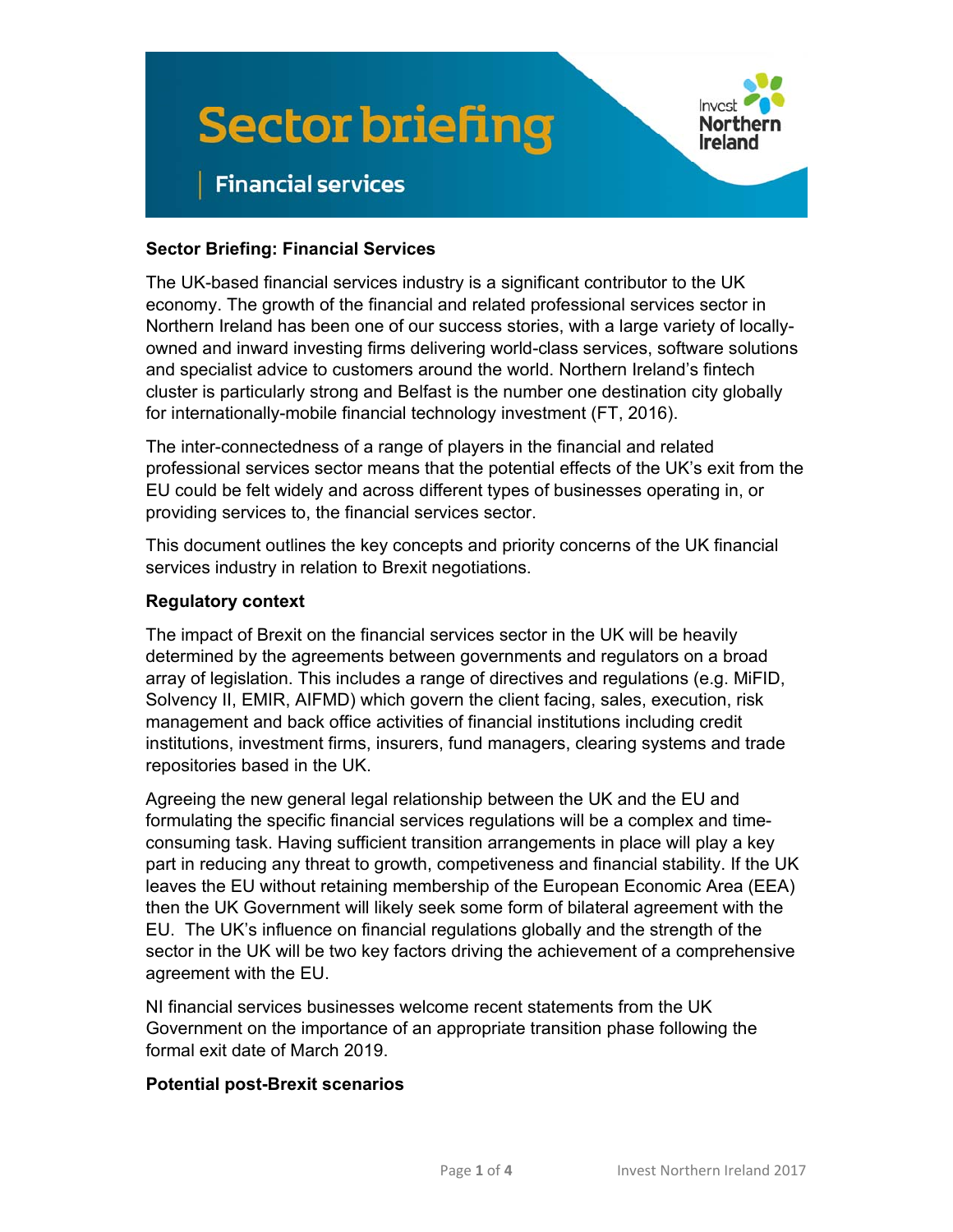# **Sector briefing**



# **Financial services**

At this stage, there are a range of possible outcomes. When assessing the operational rights or treatment of foreign banks in the EU, the EU determines whether the standards of regulation and supervision in a bank's home market are 'equivalent' to those of the EU (termed 'equivalence'). Equivalence is not negotiated but requested and is not available for all financial services or client types

At one end of the scale, the UK would continue to be recognised as having regulatory *equivalence* across a wide range of existing European legislation. This represents close to a 'status quo' option, with minimal disruption to existing arrangements.

At the other end of the scale, the UK would be moved to a *'third country'* relationship with the EU, without any recognition of regulatory equivalence. This would place significant restrictions on the EU-related activity that UK-based financial firms are permitted to undertake. Third country regimes created under EU law recognise equivalence for non-EU firms in certain circumstances only. This scenario will be very complex with impacts potentially varying considerably across individual businesses.

## **Key concepts/considerations**

## **i) Data**

Financial services firms rely on the ability to transfer and use personal data freely. Without an 'adequacy' decision from the Commission as to the UK's data protection regime, or other arrangements agreed as part of the Brexit negotiations, such flows could be disrupted if the UK is considered to be a third country for purposes of the General Data Protection Regulation (GDPR). Given the need for legal certainty, ensuring that UK firms can receive and transfer data is a priority for the UK financial services sector and the UK government is committed to negotiating 'uninterrupted and unhindered data flows' post-Brexit. The UK is currently working to implement the GDPR by 2018 so that it will be starting from a position of harmonisation with the EU.

## **ii) Passporting Rights**

Currently the UK financial services sector relies extensively on the ability of firms authorised in any EU or EEA state to carry on permitted activities and provide services to clients located in another country without needing separate authorisation (termed 'passporting').

Passporting rights have been a key mechanism for financial services companies to grow business in the EU market. If the UK leaves both the EU and the EEA it will no longer be covered by the passporting frameworks established by EU directives or the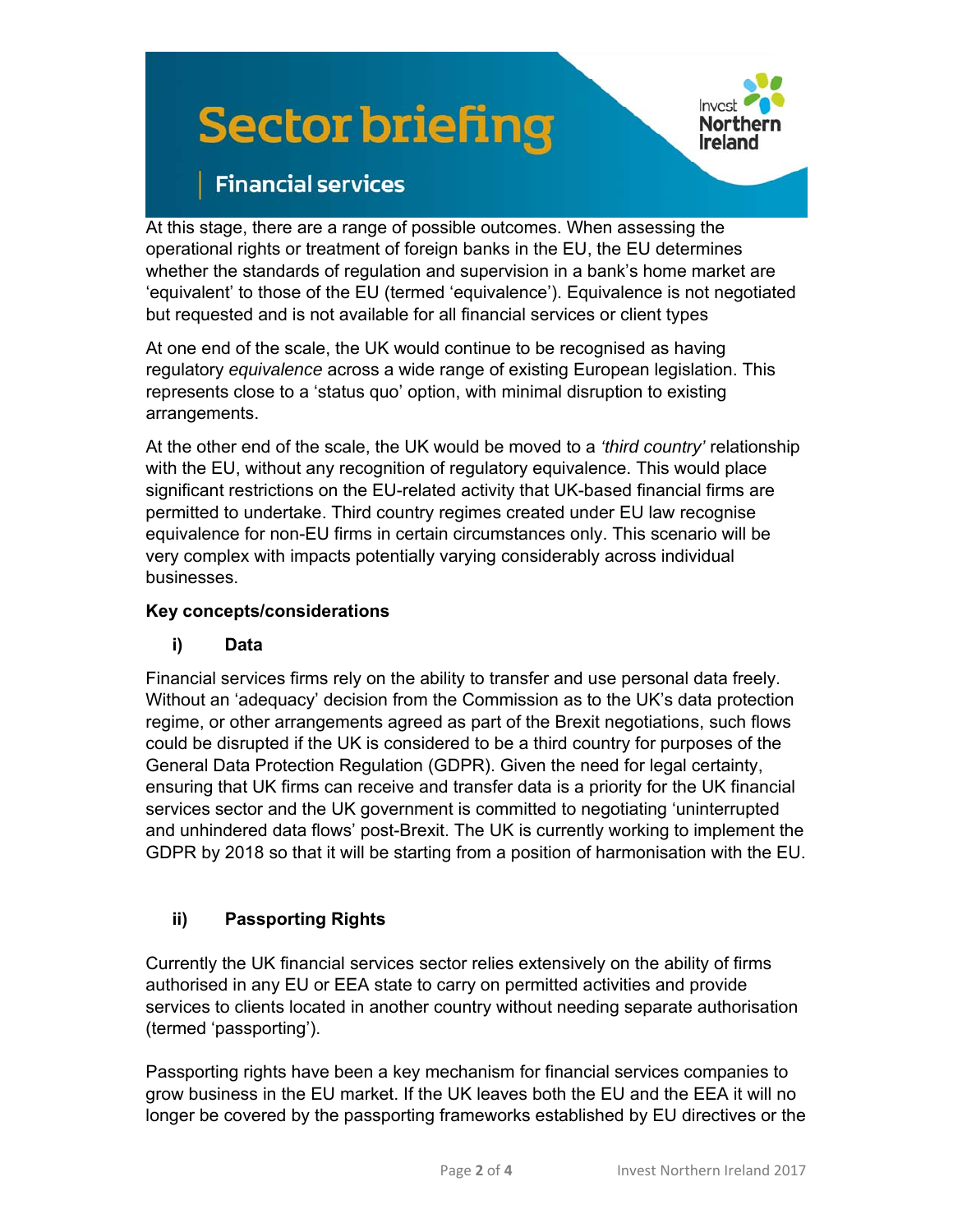# **Sector briefing**



# **Financial services**

freedoms for trade guaranteed by the EU treaties. Without passporting, the ability for the UK financial services sector to service business in the EU would be limited and depend upon whether equivalence is granted or the domestic national market access restrictions of individual EU countries permit it to do so.

### **iii) Impact on business models**

The impact of Brexit on individual firms depends, in large part, on the way that their business is currently structured, the nature of services being offered and the location of clients. Certain aspects of a firm's business (notably cross-border client-facing activities) are most likely to be impacted by Brexit whilst others (e.g. domestic UK business or services delivered from the UK to clients beyond the EU) will largely be unaffected.

The potential loss of passporting and regulatory equivalence is prompting many firms to explore and/or put in place contingency plans and solutions to enable continuity of service to EU clients, post-Brexit. The models that are being considered vary depending on the individual firm's structure but involve using and transforming (by way of bolstering operations and obtaining additional authorisations and permissions as required) EU entities and branch networks to ensure that they are able to continue to service their EU client base on an ongoing basis following Brexit. These options clearly carry additional set up and other costs and may have longer term implications with respect to the movement of business from the UK to other financial centres in the EU and elsewhere.

In the same way, EU firms seeking to retain or gain access to the UK market after the UK's exit from the EU, will face similar uncertainties as those described above. They too will be exploring options for continued access to the UK financial services industry.

### **What will the future hold?**

The outcome of the UK and EU negotiations will directly impact on the scale of the financial services sector in the UK. We could see UK firms:

- moving certain functions to EU locations and potentially outside of Europe.
- closing some business lines due to the re-evaluation of capital / returns.
- re-examining their cost base and seeking to optimise efficiencies

For Northern Ireland a key factor in the growth of the financial services sector locally has been the ability to act as a 'near shore' location to London, as well as support operations stretching from the East Coast of America through to Europe, the Middle